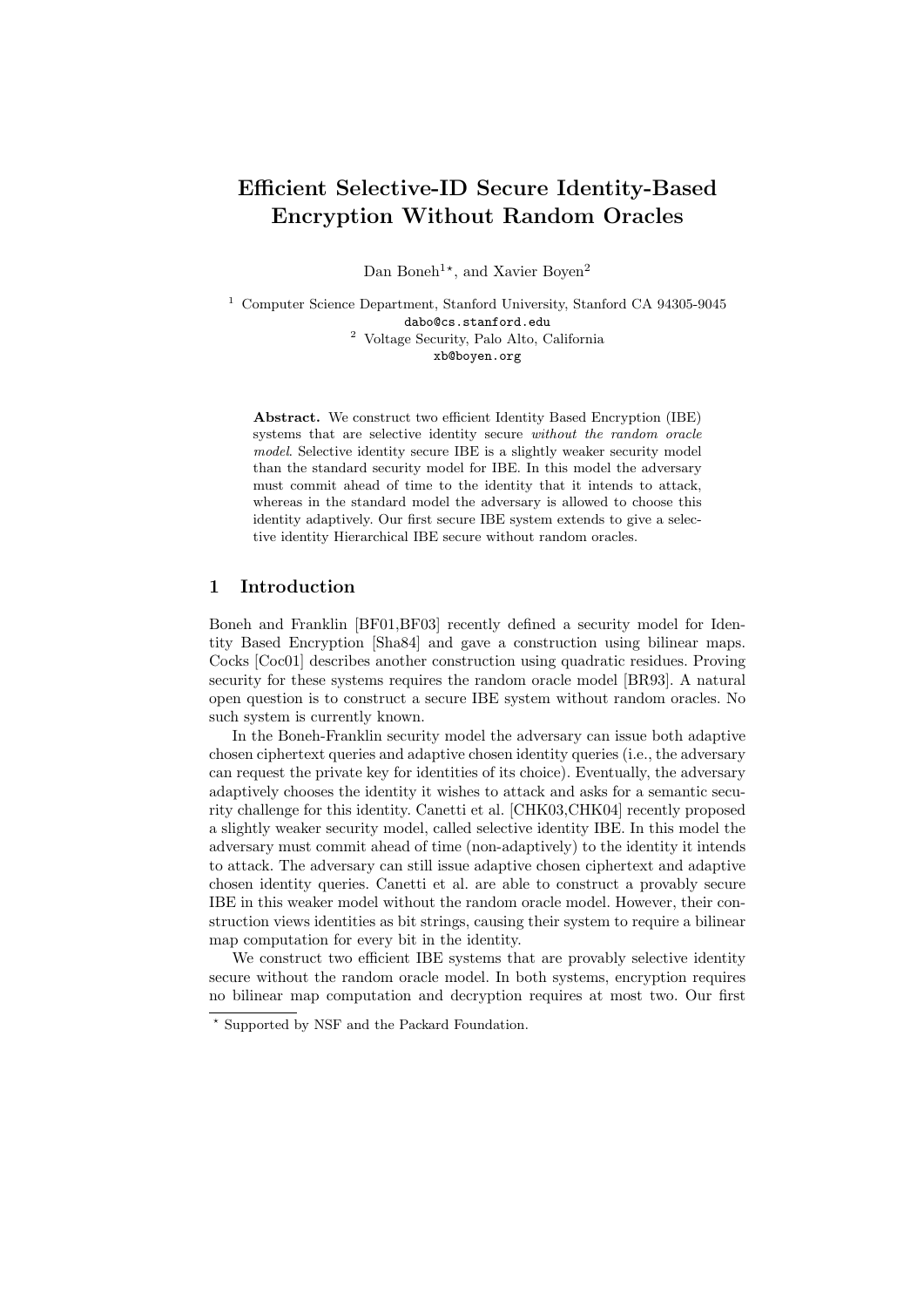construction is based on the Decision Bilinear Diffie-Hellman (Decision BDH) assumption. This construction extends to give an efficient selective identity secure Hierarchical IBE (HIBE) without random oracles. Hierarchical IBE was defined in [HL02] and the first construction in the random oracle model was given by Gentry and Silverberg [GS02]. Our efficient HIBE construction is similar to the Gentry-Silverberg system, but we are able to prove security without using random oracles. Our second IBE construction is even more efficient, but is based on a new assumption we call Decision Bilinear Diffie-Hellman Inversion (Decision BDHI). Roughly speaking, the assumption says that no efficient algorithm can distinguish  $e(g, g)^{1/x}$  from random, given  $g, g^x, g^{(x^2)}, \ldots, g^{(x^q)}$  for some q.

Canetti et al. [CHK04] recently showed that any selective identity, chosen plaintext IBE gives a chosen ciphertext secure (CCA2) public key system. Consequently, both our IBE systems give efficient CCA2-secure public key systems without random oracles. In particular, using our second system we obtain a CCA2-secure public key system that has comparable efficiency to the Cramer-Shoup system based on DDH.

# 2 Preliminaries

Before presenting our results we briefly review the definition of security for an IBE system. We also review the definition of groups equipped with a bilinear map.

#### 2.1 Selective Identity Secure IBE and HIBE Systems

Recall that an Identity Based Encryption system (IBE) consists of four algorithms [Sha84,BF01]: Setup, KeyGen, Encrypt, Decrypt. The Setup algorithm generates system parameters, denoted by params, and a master key master-key. The KeyGen algorithm uses the master key to generate the private key corresponding to a given identity. The encryption algorithm encrypts messages for a given identity (using the system parameters) and the decryption algorithm decrypts ciphertexts using the private key. In a Hierarchical IBE [HL02,GS02] identities are vectors. A vector of dimension  $\ell$  represents an identity at depth  $\ell$ . Algorithm KeyGen takes as input an identity  $ID = (I_1, \ldots, I_\ell)$  at depth  $\ell$  and the private key  $d_{\text{D}|\ell-1}$  of the parent identity  $|D_{|\ell-1} = (I_1, \ldots, I_{\ell-1})$  at depth  $\ell - 1$ . It outputs the private key  $d_{\text{ID}}$  for identity ID. We refer to the master-key as the private key at depth 0 and note that an IBE system is an HIBE where all identities are at depth 1.

Boneh and Franklin [BF01,BF03] define chosen ciphertext security for IBE systems under a chosen identity attack. In their model the adversary is allowed to adaptively chose the public key it wishes to attack (the public key on which it will be challenged). Canetti, Halevi, and Katz [CHK03,CHK04] define a weaker notion of security in which the adversary commits ahead of time to the public key it will attack. We refer to this notion as selective identity, chosen ciphertext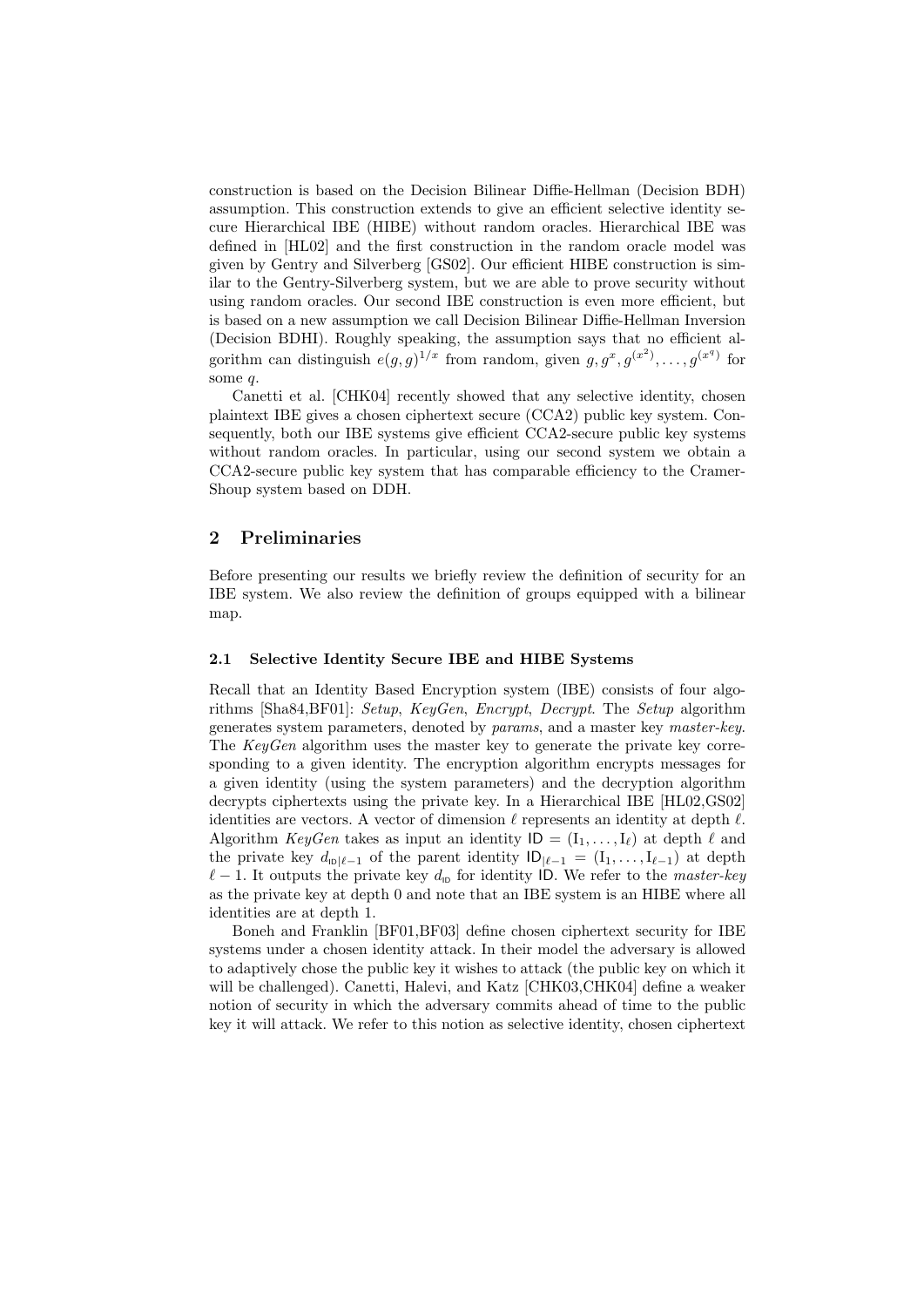secure IBE (IND-sID-CCA). More precisely, selective identity IBE and HIBE security is defined using the following game:

Init: The adversary outputs an identity ID<sup>∗</sup> where it wishes to be challenged. Setup: The challenger runs the *Setup* algorithm. It gives the adversary the resulting system parameters params. It keeps the master-key to itself.

- **Phase 1:** The adversary issues queries  $q_1, \ldots, q_m$  where query  $q_i$  is one of:
	- Private key query  $\langle \mathsf{ID}_i \rangle$  where  $\mathsf{ID}_i \neq \mathsf{ID}^*$  and  $\mathsf{ID}_i$  is not a prefix of  $\mathsf{ID}^*$ . The challenger responds by running algorithm  $KeyGen$  to generate the private key  $d_i$  corresponding to the public key  $\langle \mathsf{ID}_i \rangle$ . It sends  $d_i$ to the adversary.
	- Decryption query  $\langle C_i \rangle$  for identity ID<sup>\*</sup> or any prefix of ID<sup>\*</sup>. The challenger responds by running algorithm KeyGen to generate the private key d corresponding to  $ID^*$  (or the relevant prefix thereof as requested). It then runs algorithm Decrypt to decrypt the ciphertext  $C_i$  using the private key d. It sends the resulting plaintext to the adversary.

These queries may be asked adaptively, that is, each query  $q_i$  may depend on the replies to  $q_1, \ldots, q_{i-1}$ .

- Challenge: Once the adversary decides that Phase 1 is over it outputs two equal length plaintexts  $M_0, M_1 \in \mathcal{M}$  on which it wishes to be challenged. The challenger picks a random bit  $b \in \{0, 1\}$  and sets the challenge ciphertext to  $C = \text{Encrypt}(\text{params}, \text{ID}^*, M_b)$ . It sends C as the challenge to the adversary.
- **Phase 2:** The adversary issues additional queries  $q_{m+1}, \ldots, q_n$  where  $q_i$  is one of:
	- Private key query  $\langle \mathsf{ID}_i \rangle$  where  $\mathsf{ID}_i \neq \mathsf{ID}^*$  and  $\mathsf{ID}_i$  is not a prefix of ID<sup>\*</sup>. The challenger responds as in Phase 1.
	- Decryption query  $\langle C_i \rangle \neq \langle C \rangle$  for ID<sup>∗</sup> or any prefix of ID<sup>∗</sup>. The challenger responds as in Phase 1.

These queries may be asked adaptively as in Phase 1.

**Guess:** Finally, the adversary outputs a guess  $b' \in \{0, 1\}$ . The adversary wins if  $b = b'$ .

We refer to such an adversary  $A$  as an IND-sID-CCA adversary. We define the advantage of the adversary  $A$  in attacking the scheme  $\mathcal E$  as

$$
Adv_{\mathcal{E}, \mathcal{A}} = \left| Pr[b = b'] - \frac{1}{2} \right|
$$

The probability is over the random bits used by the challenger and the adversary.

**Definition 1.** We say that an IBE or HIBE system  $\mathcal{E}$  is  $(t, q_D, q_C, \epsilon)$ -selective identity, adaptive chosen ciphertext secure if for any t-time IND-sID-CCA adversary A that makes at most  $q_{\text{ID}}$  chosen private key queries and at most  $q_{\text{C}}$  chosen decryption queries we have that  $Adv_{\mathcal{E},\mathcal{A}} < \epsilon$ . As shorthand, we say that  $\mathcal E$  is  $(t, q_{ID}, q_C, \epsilon)$  IND-sID-CCA secure.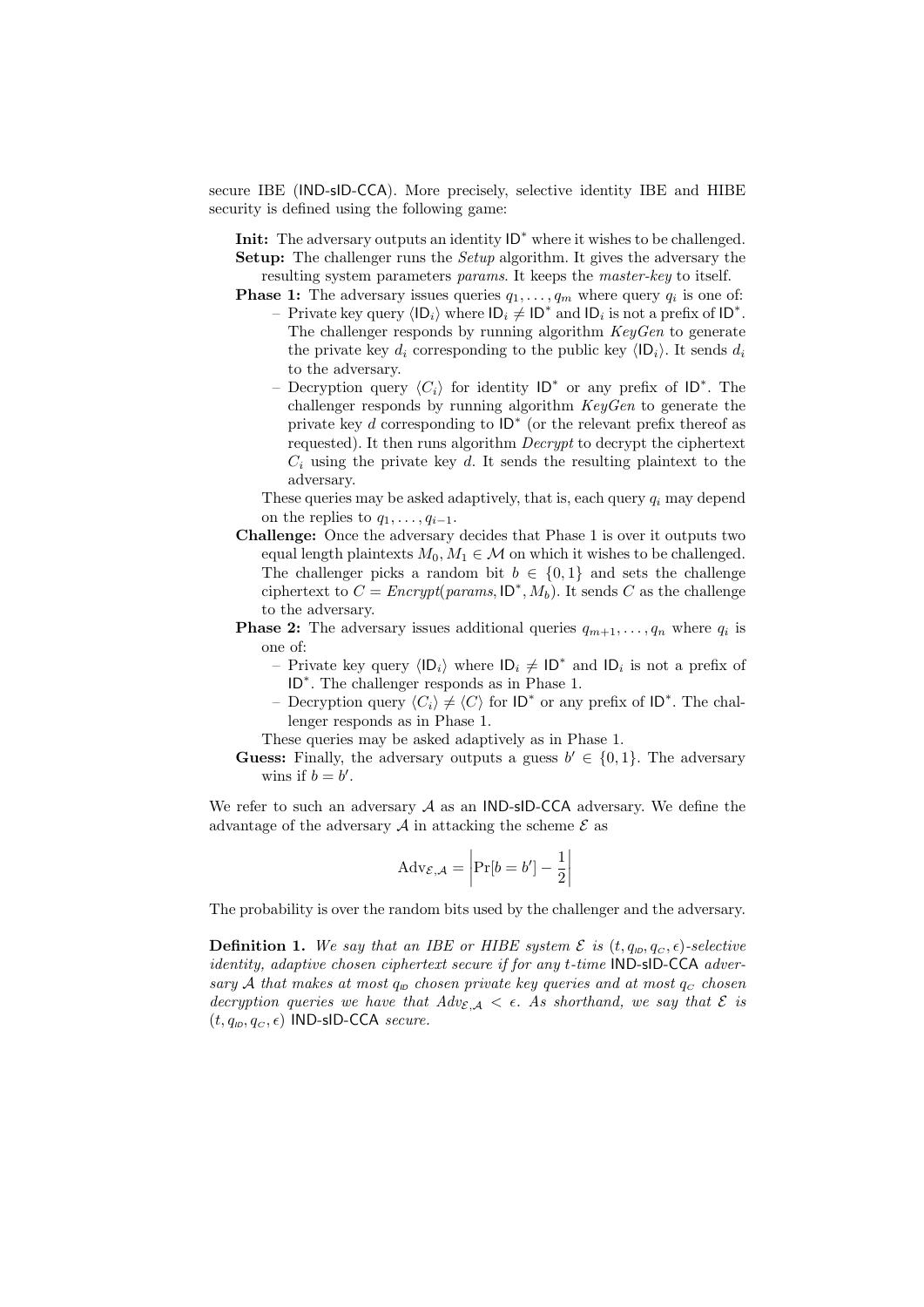Semantic Security. As usual, we define selective identity, chosen plaintext security for an IBE system as in the preceding game, except that the adversary is not allowed to issue any decryption queries. The adversary may still issue adaptive private key queries.

**Definition 2.** We say that an IBE or HIBE system  $\mathcal{E}$  is  $(t, q_{\text{ID}}, \epsilon)$ -selective identity, chosen plaintext secure if  $\mathcal E$  is  $(t, q_{\text{ID}}, 0, \epsilon)$ -selective identity, chosen ciphertext secure. As shorthand, we say that  $\mathcal E$  is  $(t, q_{\text{ID}}, \epsilon)$  IND-sID-CPA secure.

### 2.2 Bilinear Groups

We briefly review the necessary facts about bilinear maps and bilinear map groups. We follow the notation in [BF01]:

- 1.  $\mathbb{G}$  and  $\mathbb{G}_1$  are two (multiplicative) cyclic groups of prime order p;
- 2.  $q$  is a generator of  $\mathbb{G}$ .
- 3. e is a bilinear map  $e : \mathbb{G} \times \mathbb{G} \to \mathbb{G}_1$ .

Let  $\mathbb{G}$  and  $\mathbb{G}_1$  be two groups as above. A bilinear map is a map  $e : \mathbb{G} \times \mathbb{G} \to \mathbb{G}_1$ with the following properties:

- 1. Bilinear: for all  $u, v \in \mathbb{G}$  and  $a, b \in \mathbb{Z}$ , we have  $e(u^a, v^b) = e(u, v)^{ab}$ .
- 2. Non-degenerate:  $e(g, g) \neq 1$ .

We say that  $\mathbb G$  is a bilinear group if the group action in  $\mathbb G$  can be computed efficiently and there exists a group  $\mathbb{G}_1$  and an efficiently computable bilinear map  $e : \mathbb{G} \times \mathbb{G} \to \mathbb{G}_1$  as above. Note that  $e(.)$  is symmetric since  $e(g^a, g^b) =$  $e(g, g)^{ab} = e(g^{b}, g^{a}).$ 

# 3 Complexity Assumptions

Let  $\mathbb G$  be a bilinear group of prime order p and g be a generator of  $\mathbb G$ . We review the standard Bilinear Diffie-Hellman (BDH) assumption and define the Bilinear Diffie-Hellman Inversion (BDHI) assumption.

#### 3.1 Bilinear Diffie-Hellman Assumption

The BDH problem [Jou00,BF01] in G is as follows: given a tuple  $g, g^a, g^b, g^c \in \mathbb{G}$ as input, output  $e(g, g)^{abc} \in \mathbb{G}_1$ . An algorithm A has advantage  $\epsilon$  in solving BDH in G if

$$
\Pr\left[\mathcal{A}(g, g^a, g^b, g^c) = e(g, g)^{abc}\right] \ge \epsilon
$$

where the probability is over the random choice of  $a, b, c$  in  $\mathbb{Z}_p^*$  and the random bits used by A. Similarly, we say that an algorithm  $\mathcal{B}$  that outputs  $b \in \{0, 1\}$ has advantage  $\epsilon$  in solving the *decision* BDH problem in  $\mathbb{G}$  if

$$
\left| \Pr \left[ \mathcal{B}(g, g^a, g^b, g^c, e(g, g)^{abc}) = 0 \right] - \Pr \left[ \mathcal{B}(g, g^a, g^b, g^c, T) = 0 \right] \right| \ge \epsilon
$$

where the probability is over the random choice of  $a, b, c$  in  $\mathbb{Z}_p^*$ , the random choice of  $T \in \mathbb{G}_1^*$ , and the random bits of  $\mathcal{B}$ .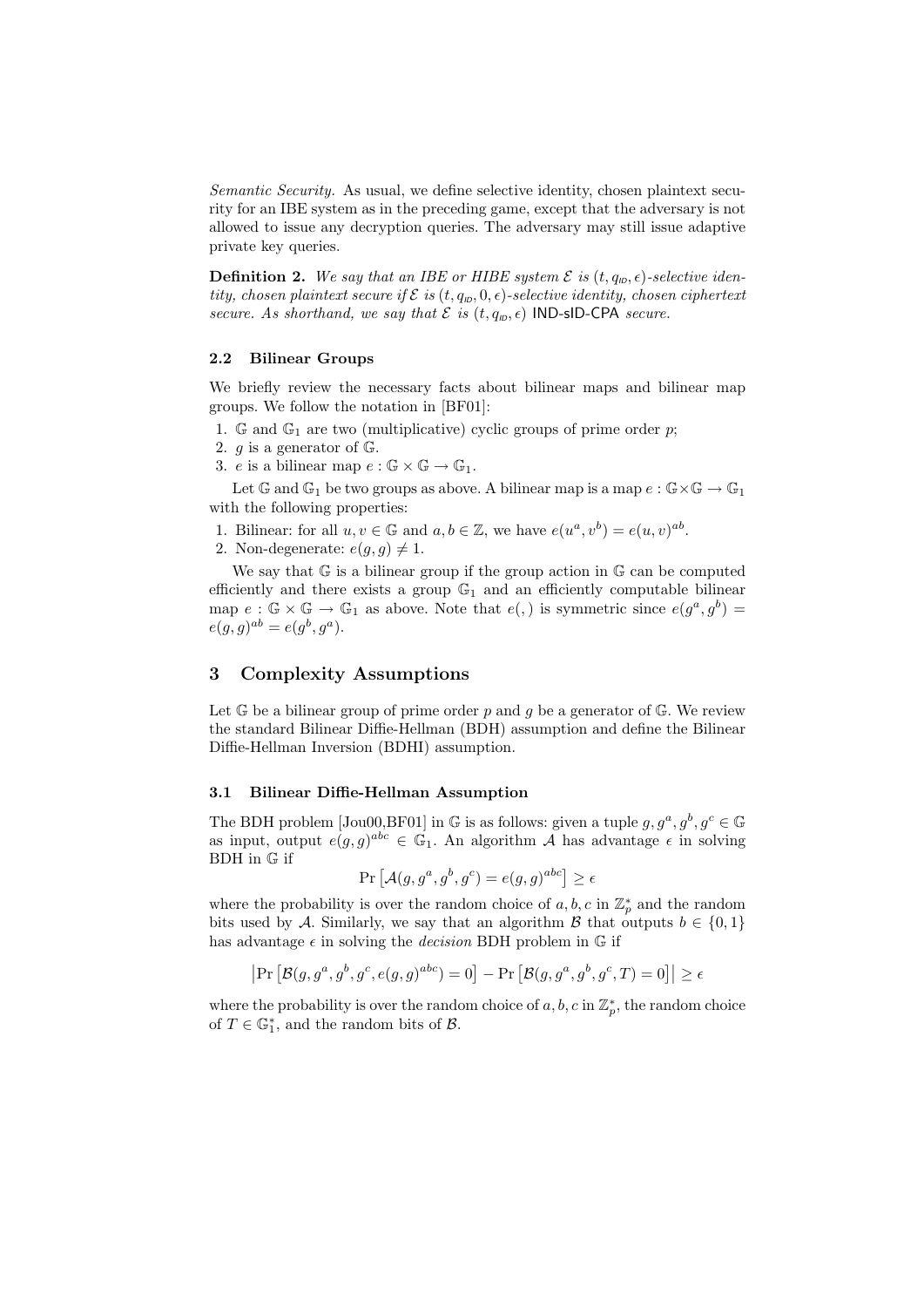**Definition 3.** We say that the (Decision)  $(t, \epsilon)$ -BDH assumption holds in G if no t-time algorithm has advantage at least  $\epsilon$  in solving the (Decision) BDH problem in G.

Occasionally we drop the t and  $\epsilon$  and refer to the BDH and Decision BDH assumptions in G.

#### 3.2 Bilinear Diffie-Hellman Inversion Assumption

The q-BDHI problem in the group  $\mathbb G$  is defined as follows: given the  $(q + 1)$ tuple  $(g, g^x, g^{(x^2)}, \dots, g^{(x^q)}) \in (\mathbb{G}^*)^{q+1}$  as input, compute  $e(g, g)^{1/x} \in \mathbb{G}_1^*$ . An algorithm A has advantage  $\epsilon$  in solving q-BDHI in  $\mathbb G$  if

$$
\Pr\left[\mathcal{A}(g, g^x, \dots, g^{(x^q)}) = e(g, g)^{1/x}\right] \ge \epsilon
$$

where the probability is over the random choice of x in  $\mathbb{Z}_p^*$  and the random bits of A. Similarly, we say that an algorithm B that outputs  $\dot{b} \in \{0, 1\}$  has advantage  $\epsilon$  in solving the *decision* q-BDHI problem in  $\mathbb G$  if

$$
\left| \Pr \left[ \mathcal{B}(g, g^x, \dots, g^{(x^q)}, e(g, g)^{1/x}) = 0 \right] - \Pr \left[ \mathcal{B}(g, g^x, \dots, g^{(x^q)}, T) = 0 \right] \right| \ge \epsilon
$$

where the probability is over the random choice of x in  $\mathbb{Z}_p^*$ , the random choice of  $T \in \mathbb{G}_1^*$ , and the random bits of  $\mathcal{B}$ .

**Definition 4.** We say that the (Decision)  $(t, q, \epsilon)$ -BDHI assumption holds in G if no t-time algorithm has advantage at least  $\epsilon$  in solving the (Decision) q-BDHI problem in G.

Occasionally we drop the t and  $\epsilon$  and refer to the q-BDHI and Decision q-BDHI assumptions. It is easy to show that the 1-BDHI assumption is equivalent to the standard Bilinear Diffie-Hellman assumption (BDH). It is not known if the q-BDHI assumption, for  $q > 1$ , is equivalent to BDH.

# 4 Efficient Selective Identity HIBE Based on BDH Without Random Oracles

We construct an efficient HIBE system that is selective identity secure without random oracles based on the Decision BDH assumption. In particular, this implies an efficient selective identity, chosen ciphertext secure IBE based on Decision BDH without random oracles.

### 4.1 Construction

Let  $\mathbb G$  be a bilinear group of prime order p and q be a generator of  $\mathbb G$  (the security parameter determines the size of  $\mathbb{G}$ ). Let  $e : \mathbb{G} \times \mathbb{G} \to \mathbb{G}_1$  be the bilinear map. For now, we assume public keys (ID) of depth  $\ell$  are vectors of elements in  $\mathbb{Z}_p^{\ell}$ . We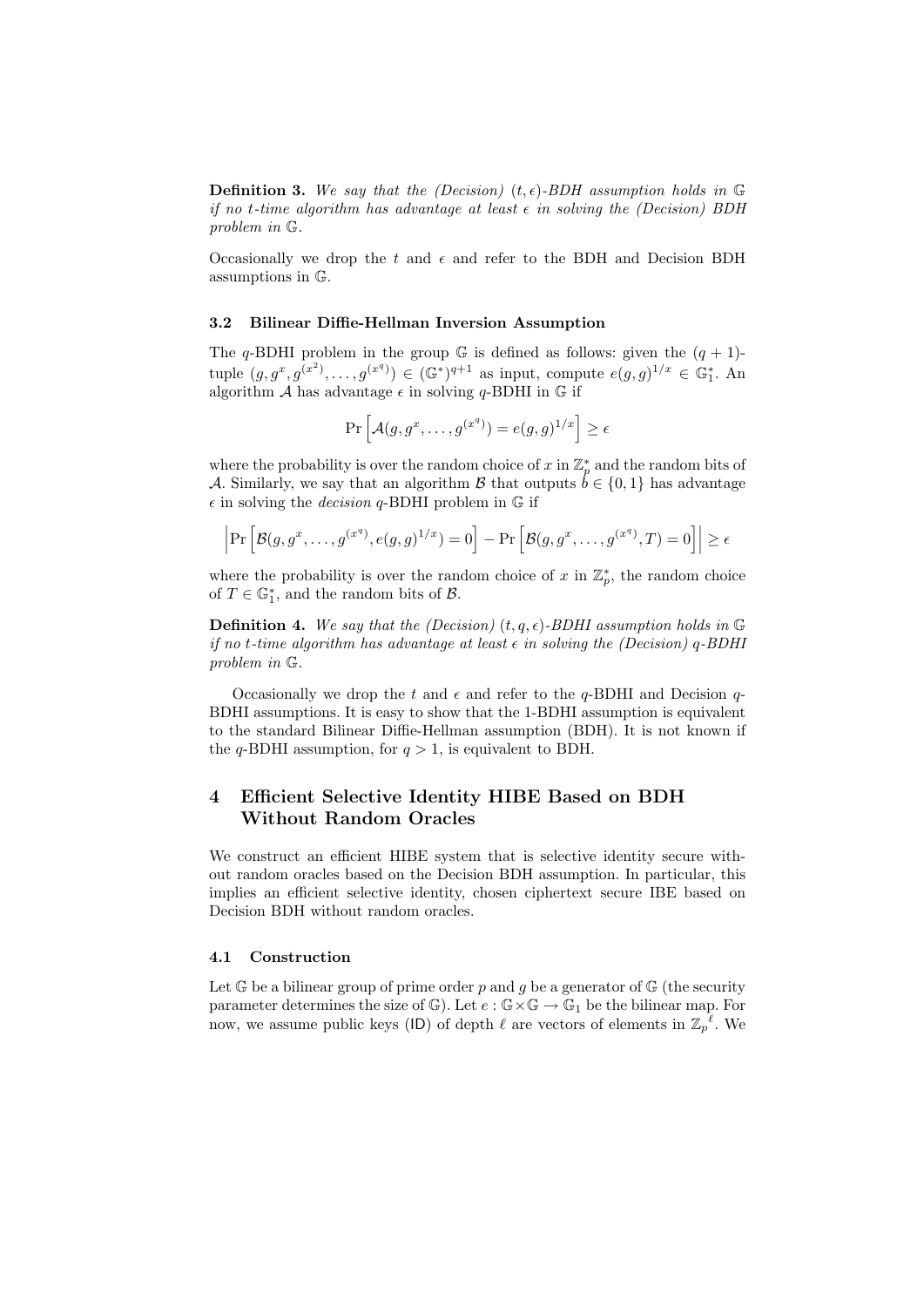write  $\mathsf{ID} = (\mathbf{I}_1, \ldots, \mathbf{I}_\ell) \in \mathbb{Z}_p^{\ell}$ . The *j*-th component corresponds to the identity at level j. We later extend the construction to public keys over  $\{0,1\}^*$  by first hashing each component  $I_j$  using a collision resistant hash  $H: \{0,1\}^* \to \mathbb{Z}_p$ . We also assume messages to be encrypted are elements in  $\mathbb{G}_1$ . The HIBE system works as follows:

**Setup(** $\ell$ **):** To generate system parameters for an HIBE of maximum depth  $\ell$ , select a random  $\alpha \in \mathbb{Z}_p^*$  and set  $g_1 = g^{\alpha}$ . Next, pick random elements  $h_1, \ldots, h_\ell \in \mathbb{G}$  and a generator  $g_2 \in \mathbb{G}^*$ . The public parameters params and the secret master-key are given by

$$
params = (g, g_1, g_2, h_1, \dots, h_\ell) , \qquad master-key = g_2^{\alpha}
$$

For  $j = 1, ..., \ell$ , we define  $F_j : \mathbb{Z}_p \to \mathbb{G}$  to be the function:  $F_j(x) = g_1^x h_j$ . KeyGen( $d_{\text{ID}|j-1}$ , ID): To generate the private key  $d_{\text{ID}}$  for an identity ID =  $(I_1, \ldots, I_j) \in \mathbb{Z}_p^j$  of depth  $j \leq \ell$ , pick random  $r_1, \ldots, r_k \in \mathbb{Z}_p$  and output

$$
d_{\text{ID}} = \left( g_2^{\alpha} \cdot \prod_{k=1}^{j} F_k(\mathbf{I}_k)^{r_k}, g^{r_1}, \ldots, g^{r_j} \right)
$$

Note that the private key for ID can be generated just given a private key for  $\text{ID}_{|j-1} = (I_1, \ldots, I_{j-1}) \in \mathbb{Z}_p^{j-1}$ , as required. Indeed, let  $d_{\text{ID}|j-1} =$  $(d_0, \ldots, d_{j-1})$  be the private key for  $ID_{j-1}$ . To generate  $d_{ID}$  pick a random  $r_j \in \mathbb{Z}_p$  and output  $d_{\mathsf{ID}} = (d_0 \cdot F_j(\mathbf{I}_j)^{r_j}, \mathbf{I}_1, \ldots, \mathbf{I}_{j-1}, \mathbf{I}_j^{r_j}).$ 

**Encrypt(params, ID, M):** To encrypt a message  $M \in \mathbb{G}_1$  under the public key  $\mathsf{ID} = (\mathbf{I}_1, \dots, \mathbf{I}_j) \in \mathbb{Z}_p^j$ , pick a random  $s \in \mathbb{Z}_p$  and output

$$
C = \left( e(g_1, g_2)^s \cdot M, \quad g^s, \quad F_1(\mathbf{I}_1)^s, \quad \dots, \quad F_j(\mathbf{I}_j)^s \right)
$$

Note that  $e(g_1, g_2)$  can be precomputed once and for all so that encryption does not require any pairing computations. Alternatively,  $e(g_1, g_2)$  can be included in the system parameters.

**Decrypt** $(d_{\mathbf{ID}}, C)$ : Let  $\mathbf{ID} = (I_1, \ldots, I_j)$  be an identity. To decrypt a ciphertext  $C = (A, B, C_1, \ldots, C_j)$  using the private key  $d_{\text{ID}} = (d_0, d_1, \ldots, d_j)$ , output

$$
A \cdot \frac{\prod_{k=1}^{j} e(C_j, d_j)}{e(B, d_0)} = M
$$

Indeed, for a valid ciphertext, we have

$$
\frac{\prod_{k=1}^{j} e(C_j, d_j)}{e(B, d_0)} = \frac{\prod_{k=1}^{j} e(F_k(\mathbf{I}_k), g)^{sr_k}}{e(g, g_2)^{s\alpha} \prod_{k=1}^{j} e(g, F_k(\mathbf{I}_k))^{sr_k}} = \frac{1}{e(g_1, g_2)^s}
$$

## 4.2 Security

The HIBE system above is reminiscent of the Gentry-Silverberg HIBE which is only known to be secure in the random oracle model. Surprisingly, our choice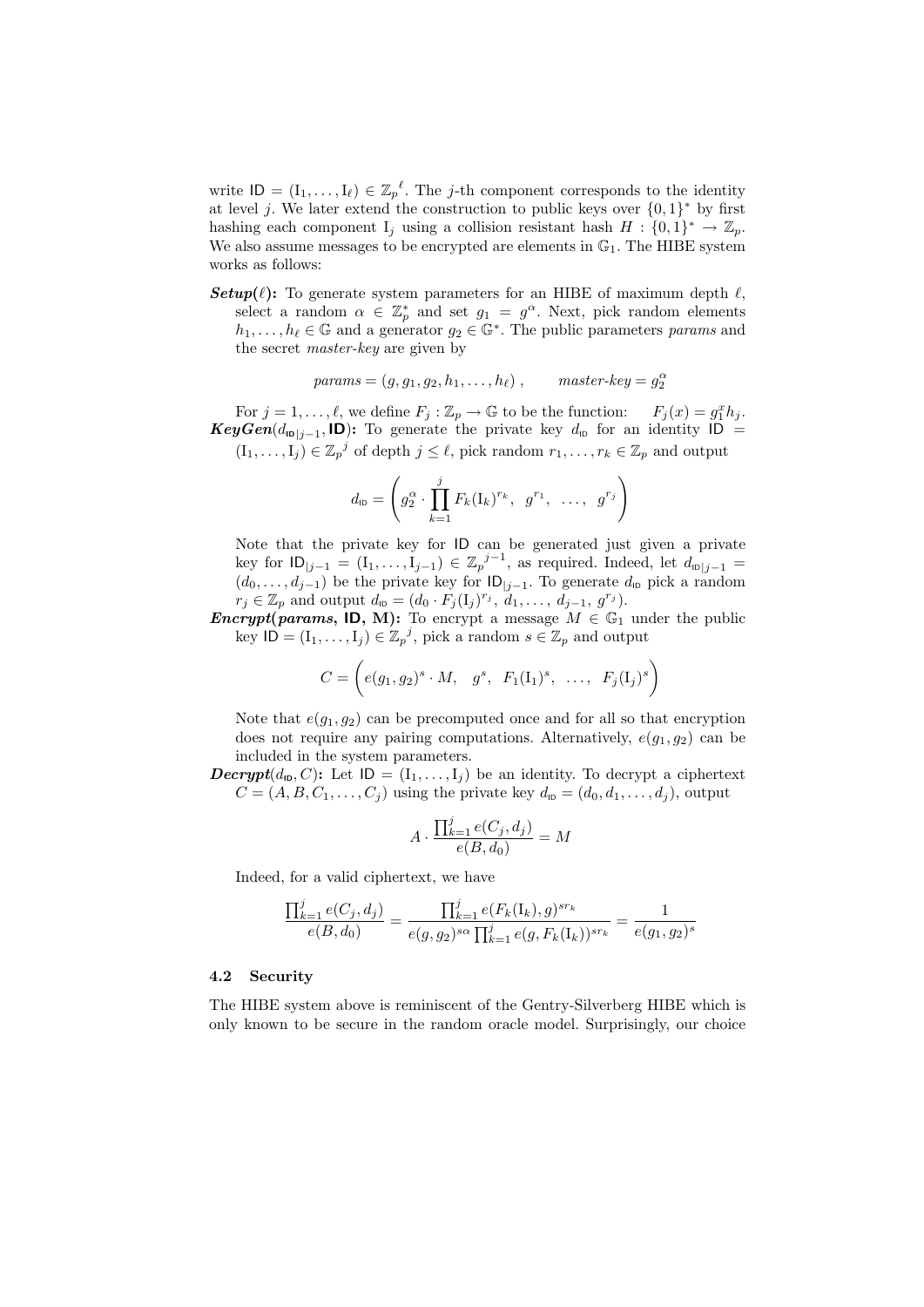of functions  $F_1, \ldots, F_\ell$  enables us to prove security without random oracles. We prove security of our HIBE system under the standard Decision BDH assumption in G.

**Theorem 1.** Suppose the  $(t, \epsilon)$ -Decision BDH assumption holds in  $\mathbb{G}$ . Then the previously defined  $\ell$ -HIBE system is  $(t', q_S, \epsilon)$ -selective identity, chosen plaintext (IND-sID-CPA) secure for arbitrary  $\ell$  and  $q_S$  and any  $t' < t - o(t)$ .

*Proof.* Suppose A has advantage  $\epsilon$  in attacking the HIBE system. We build an algorithm  $\mathcal B$  that solves the Decision BDH problem in  $\mathbb G$ . On input  $(g, g^a, g^b, g^c, T)$ algorithm B's goal is to output 1 if  $T = e(g, g)^{abc}$  and 0 otherwise. Let  $g_1 =$  $g^a$ ,  $g_2 = g^b$ ,  $g_3 = g^c$ . Algorithm  $\beta$  works by interacting with  $\mathcal A$  in a selective identity game as follows:

- Initialization. The selective identity game begins with  $A$  first outputting an identity  $ID^* = (I_1^*, \ldots, I_k^*) \in \mathbb{Z}_p^k$  of depth  $k \leq \ell$  that it intends to attack. If necessary, B appends random elements in  $\mathbb{Z}_p$  to  $\mathsf{ID}^*$  so that  $\mathsf{ID}^*$  is a vector of length  $\ell$ .
- **Setup.** To generate the system parameters, algorithm B picks  $\alpha_1, \ldots, \alpha_\ell \in \mathbb{Z}_p$ at random and defines  $h_j = g_1^{-1^*j} g^{\alpha_j} \in \mathbb{G}$  for  $j = 1, \ldots, \ell$ . It gives A the system parameters  $params = (g, g_1, g_2, h_1, \ldots, h_\ell)$ . Note that the corresponding master-key, which is unknown to  $\mathcal{B}$ , is  $g_2^a = g^{ab} \in \mathbb{G}^*$ . As before, for  $j = 1, \ldots, \ell$  we define  $F_j : \mathbb{Z}_p \to \mathbb{G}$  to be the function

$$
F_j(x) = g_1^x h_j = g_1^{x - 1_j^*} g^{\alpha_j}
$$

**Phase 1.** A issues up to  $q_S$  private key queries. Consider a query for the private key corresponding to  $ID = (I_1, \ldots, I_u) \in \mathbb{Z}_p^u$  where  $u \leq \ell$ . The only restriction is that ID is not a prefix of  $ID^*$ . Let j be the smallest index such that  $I_j \neq I_j^*$ . Necessarily  $1 \leq j \leq u$ . To respond to the query, algorithm B first derives a private key for the identity  $(I_1, \ldots, I_i)$  from which it then constructs a private key for the requested identity  $ID = (I_1, \ldots, I_j, \ldots, I_u)$ . Algorithm B picks random elements  $r_1, \ldots, r_j \in \mathbb{Z}_p$  and sets

$$
d_0 = g_2^{\frac{-\alpha_j}{1_j - 1_j^*}} \prod_{v=1}^j F_v(\mathbf{I}_v)^{r_v}, \quad d_1 = g^{r_1}, \quad \dots, \quad d_{j-1} = g^{r_{j-1}}, \quad d_j = g_2^{\frac{-1}{1_j - 1_j^*}} g^{r_j}
$$

We claim that  $(d_0, d_1, \ldots, d_j)$  is a valid random private key for  $(I_1, \ldots, I_j)$ . To see this, let  $\tilde{r}_j = r_j - b/(\tilde{I}_j - I_j^*)$ . Then we have that

$$
g_2^{\frac{-\alpha_j}{(\mathrm{I}_j-\mathrm{I}_j^*)}} F_j(\mathrm{I}_j)^{r_j}=g_2^{\frac{-\alpha_j}{(\mathrm{I}_j-\mathrm{I}_j^*)}}(g_1^{\mathrm{I}_j-\mathrm{I}_j^*}g^{\alpha_j})^{r_j}=g_2^a(g_1^{\mathrm{I}_j-\mathrm{I}_j^*}g^{\alpha_j})^{r_j-\frac{b}{\mathrm{I}_j-\mathrm{I}_j^*}}=g_2^aF_j(\mathrm{I}_j)^{\tilde{r}_j}
$$

It follows that the private key  $(d_0, d_1, \ldots, d_i)$  defined above satisfies

$$
d_0 = g_2^a \cdot (\prod_{v=1}^{j-1} F_v(\mathbf{I}_v)^{r_v}) \cdot F_j(\mathbf{I}_j)^{\tilde{r}_j}, \quad d_1 = g^{r_1}, \ \ldots, \ d_{j-1} = g^{r_{j-1}}, \ d_j = g^{\tilde{r}_j}
$$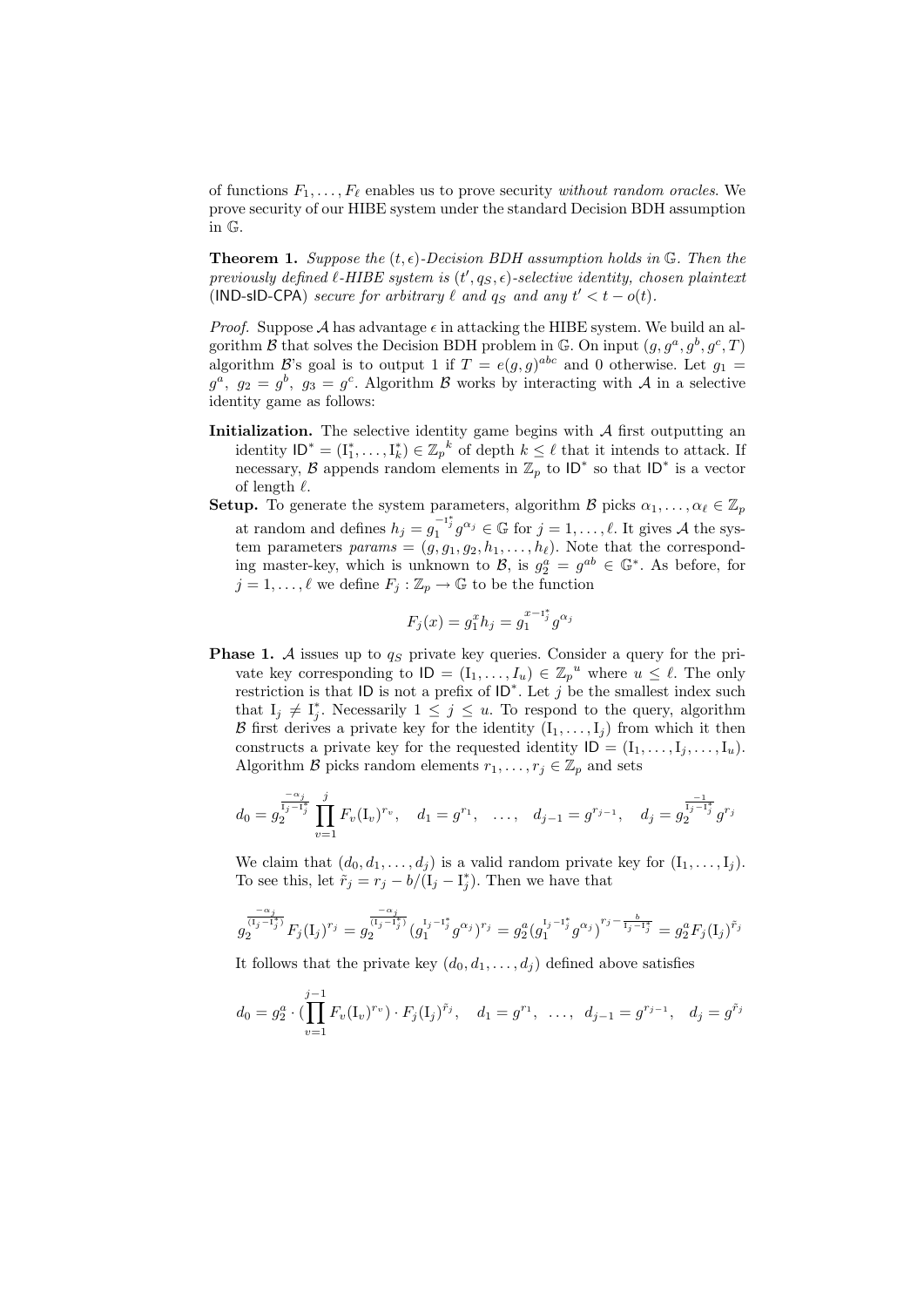where  $r_1, \ldots, r_{j-1}, \tilde{r}_j$  are uniform in  $\mathbb{Z}_p$ . This matches the definition for a private key for  $(I_1, \ldots, I_j)$ . Hence,  $(d_0, d_1, \ldots, d_j)$  is a valid private key for  $(I_1, \ldots, I_j)$ . Algorithm  $\beta$  derives a private key for the requested ID from the private key  $(d_0, d_1, \ldots, d_j)$  and gives the result to A.

**Challenge.** When  $A$  decides that Phase 1 is over, it outputs two messages  $M_0, M_1 \in \mathbb{G}_1$ . Algorithm B picks a random bit  $b \in \{0, 1\}$  and responds with the ciphertext  $C = (M_b \cdot T, g_3, g_3^{\alpha_1}, \dots, g_3^{\alpha_k})$ . Since  $F_i(I_i^*) = g_{\alpha_i}$  for all i, we have that

$$
C = (M_b \cdot T, g^c, F_1(\mathbf{I}_1^*)^c, \dots, F_k(\mathbf{I}_k^*)^c)
$$

Hence, if  $T = e(g, g)^{abc} = e(g_1, g_2)^c$  then C is a valid encryption of  $M_b$  under the public key  $\overline{\mathsf{ID}^*} = (\mathbf{I}_1^*, \ldots, \mathbf{I}_k^*)$ . Otherwise, C is independent of b in the adversary's view.

Phase 2. A issues its complement of private key queries not issued in Phase 1. Algorithm  $\beta$  responds as before.

**Guess.** Finally, A outputs a guess  $b' \in \{0, 1\}$ . Algorithm B concludes its own game by outputting a guess as follows. If  $b = b'$  then  $\beta$  outputs 1 meaning  $T = e(g, g)^{abc}$ . Otherwise, it outputs 0 meaning  $T \neq e(g, g)^{abc}$ .

When  $T = e(g, g)^{abc}$  then A must satisfy  $|\Pr[b = b'] - 1/2| > \epsilon$ . When T is uniform in  $\mathbb{G}_1^*$  then  $\Pr[b = b'] = 1/2$ . Therefore, when a, b, c are uniform in  $\mathbb{Z}_p^*$ and T is uniform in  $\mathbb{G}_1^*$  we have that

$$
\begin{aligned} \left| \Pr \left[ \mathcal{B}(g, g^a, g^b, g^c, e(g, g)^{abc}) = 0 \right] - \Pr \left[ \mathcal{B}(g, g^a, g^b, g^c, T) = 0 \right] \right| \\ &\geq \left| \left( \frac{1}{2} \pm \epsilon \right) - \frac{1}{2} \right| \; = \; \epsilon \end{aligned}
$$

as required. This completes the proof of Theorem 1.

$$
\Box
$$

## 4.3 Chosen Ciphertext Security

A recent result of Canetti et al. [CHK04] gives an efficient way to build a selective identity, chosen ciphertext  $\ell$ -HIBE from a selective identity, chosen plaintext  $(\ell + 1)$ -HIBE. In combination with the above construction, we obtain a selective identity, chosen ciphertext  $\ell$ -HIBE for any  $\ell$ . In particular, we can easily construct an efficient selective identity, chosen ciphertext secure IBE without random oracles.

#### 4.4 Arbitrary Identities

We can extend our HIBE above to handle identities  $ID = (I_1, \ldots, I_\ell)$  with  $I_j \in$  $\{0,1\}^*$  (as opposed to  $I_j \in \mathbb{Z}_p$ ) by first hashing each  $I_j$  using a collision resistant hash function  $H : \{0,1\}^* \rightarrow \mathbb{Z}_p$  prior to key generation and encryption. A standard argument shows that if the scheme above is selective identity, chosen ciphertext secure then so is the scheme with the additional hash function. We note that there is no need for a full domain hash into  $\mathbb{Z}_p$ ; for example, a collision resistant hash function  $H: \{0,1\}^* \to \{1,\ldots,2^b\}$  where  $2^b < p$  is sufficient for the security proof.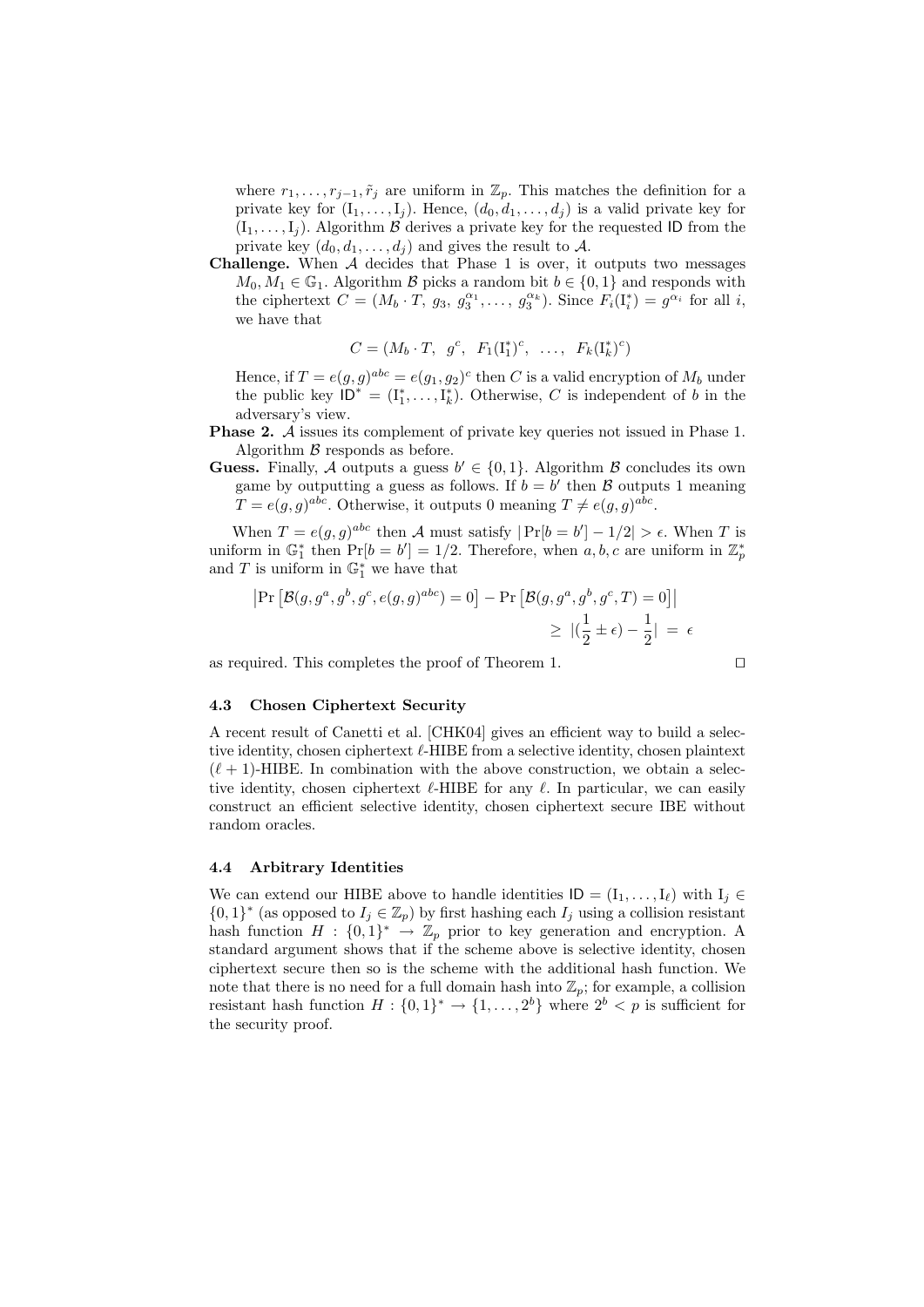# 5 More Efficient Selective Identity IBE Based on BDHI Without Random Oracles

We construct an efficient IBE system that is selective identity, chosen plaintext secure without random oracles based on the Decision  $q$ -BDHI assumption (see Section 3.2). The resulting IBE system is more efficient that the IBE construction in the previous section.

#### 5.1 Basic Construction

Let  $\mathbb{G}$  be a bilinear group of prime order p and g be a generator of  $\mathbb{G}$ . For now, we assume that the public keys (ID) are elements in  $\mathbb{Z}_p^*$ . We show later that arbitrary identities in {0, 1} ∗ can be used by first hashing ID using a collision resistant hash  $H: \{0,1\}^* \to \mathbb{Z}_p^*$ . We also assume that the messages to be encrypted are elements in  $\mathbb{G}_1$ . The IBE system works as follows:

**Setup:** To generate IBE parameters, select random elements  $x, y \in \mathbb{Z}_p^*$  and define  $X = g^x$  and  $Y = g^y$ . The public parameters params and the secret master-key are given by

$$
params = (g, g^x, g^y), \qquad master-key = (x, y)
$$

**KeyGen(master-key,ID):** To create a private key for the public key  $ID \in \mathbb{Z}_p^*$ .

- 1. pick a random  $r \in \mathbb{Z}_p$  and compute  $K = g^{1/(|\mathsf{D}+x+ry)} \in \mathbb{G}$ ,
- 2. output the private key  $d_{\text{ID}} = (r, K)$ .

In the unlikely event that  $x + ry + ID = 0 \pmod{p}$ , try again with a new random value for r.

**Encrypt(params, ID, M):** To encrypt a message  $M \in \mathbb{G}_1$  under public key ID  $\in \mathbb{Z}_p^*$ , pick a random  $s \in \mathbb{Z}_p^*$  and output the ciphertext

$$
C = (g^{s \cdot \text{ID}} X^s, Y^s, e(g, g)^s \cdot M)
$$

Note that  $e(g, g)$  can be precomputed once and for all so that encryption does not require any pairing computations.

**Decrypt** $(d_{\mathbf{I_D}}, C)$ : To decrypt a ciphertext  $C = (A, B, C)$  using the private key  $d_{\text{ID}} = (r, K)$ , output  $C/e(AB^r, K)$ . Indeed, for a valid ciphertext we have

$$
\frac{C}{e(AB^r,K)} = \frac{C}{e(g^{s(\text{ID}+x+ry)},g^{1/(\text{ID}+x+ry)})} = \frac{C}{e(g,g)^s} = M
$$

Performance. In terms of efficiency, we note that the ciphertext size and encryption time are similar to the IBE system of the previous section. However, decryption requires only one pairing computation, as opposed to two in the previous section.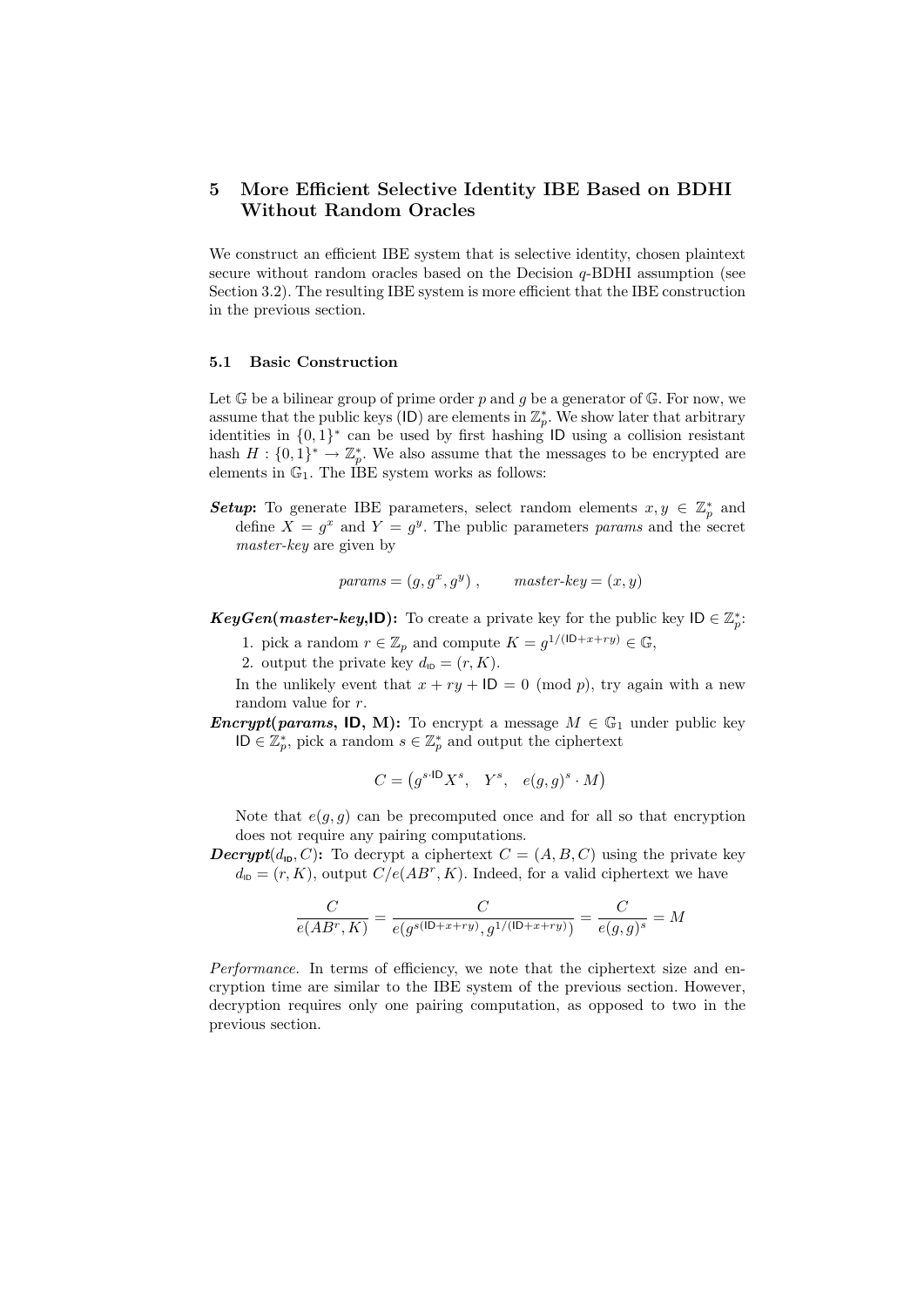#### 5.2 Proving Security

We prove security of the scheme under the Decision  $q$ -BDHI assumption from Section 3.2.

**Theorem 2.** Suppose the  $(t, q, \epsilon)$ -Decision BDHI assumption holds in G. Then the previously defined IBE system is  $(t', q_S, \epsilon)$ -selective identity, chosen plaintext (IND-sID-CPA) secure for any  $q_S < q$  and  $t' < t - o(t)$ .

*Proof.* Suppose A has advantage  $\epsilon$  in attacking the IBE system. We build an algorithm  $\beta$  that uses  $\mathcal A$  to solve the decision q-BDHI problem in  $\mathbb G$ . On input  $(g, g^{\alpha}, g^{\alpha^2}, \ldots, g^{\alpha^q}, T) \in (\mathbb{G}^*)^{q+1} \times \mathbb{G}_1^*$  for some unknown  $\alpha \in \mathbb{Z}_p^*$ , the goal of B is to output 1 if  $T = e(g, g)^{1/\alpha}$  and 0 otherwise. It does so by interacting with A in a selective identity game as follows:

- **Preparation.** Algorithm B builds a generator  $h \in \mathbb{G}^*$  for which it knows  $q-1$ pairs of the form  $(w_i, h^{1/(\alpha+w_i)})$  for random  $w_1, \ldots, w_{q-1} \in \mathbb{Z}_p^*$ . This is done as follows:
	- 1. Pick random  $w_1, \ldots, w_{q-1} \in \mathbb{Z}_p^*$  and let  $f(z)$  be the polynomial  $f(z) =$  $\prod_{i=1}^{q-1} (z + w_i)$ . Expand the terms of f to get  $f(z) = \sum_{i=0}^{q-1} c_i x^i$ . The constant term  $c_0$  is non-zero.
	- 2. Compute  $h = \prod_{i=0}^{q-1} (g^{(\alpha^i)})^{c_i} = g^{f(\alpha)}$  and  $u = \prod_{i=1}^{q} (g^{(\alpha^i)})^{c_{i-1}} = g^{\alpha f(\alpha)}$ . Note that  $u = h^{\alpha}$ .
	- 3. Check that  $h \in \mathbb{G}^*$ . Indeed if we had  $h = 1$  in  $\mathbb{G}$  this would mean that  $w_i = -\alpha$  for some easily identifiable  $w_i$ , at which point  $\beta$  would be able to solve the challenge directly. We thus assume that all  $w_i \neq -\alpha$ .
	- 4. Observe that for any  $i = 1, \ldots, q-1$ , it is easy for B to construct the pair  $(w_i, h^{1/(\alpha+w_i)})$ . To see this, write  $f_i(z) = f(z)/(z+w_i) = \sum_{i=0}^{q-2} d_i z^i$ . Then  $h^{1/(\alpha+w_i)} = g^{f_i(\alpha)} = \prod_{i=0}^{q-2} (g^{(\alpha^i)})^{d_i}$ .
	- 5. Next,  $\beta$  computes

$$
T_h = T^{(c_0^2)} \cdot T_0
$$
 where  $T_0 = \prod_{i=0}^{q-1} \prod_{j=0}^{q-2} e(g^{(\alpha^i)}, g^{(\alpha^j)})^{c_i c_{j+1}}$ 

Observe that if  $T = e(g, g)^{1/\alpha}$  then  $T_h = e(g^{f(\alpha)/\alpha}, g^{f(\alpha)}) = e(h, h)^{1/\alpha}$ . On the contrary, if T is uniform in  $\mathbb{G}_1^*$ , then  $T_h$  is uniform in  $\mathbb{G}_1 \setminus \{T_0\}$ . We will be using the values  $h, u, T_h$  and the pairs  $(w_i, h^{1/(\alpha+w_i)})$  for  $i =$ 

 $1, \ldots, q-1$  throughout the simulation.

Initialization. The selective identity game begins with  $A$  first outputting an identity  $ID^* \in \mathbb{Z}_p^*$  that it intends to attack.

**Setup.** To generate the system parameters params =  $(q, X, Y)$ , algorithm  $\beta$ does the following:

- 1. Pick random  $a, b \in \mathbb{Z}_p^*$  under the constraint that  $ab = \mathsf{ID}^*$ .
- 2. Compute  $X = u^{-a}h^{-ab} = h^{-a(\alpha+b)}$  and  $Y = u = h^{\alpha}$ .
- 3. Publish params =  $(h, X, Y)$  as the public parameters. Note that X, Y are independent of ID<sup>∗</sup> in the adversary's view.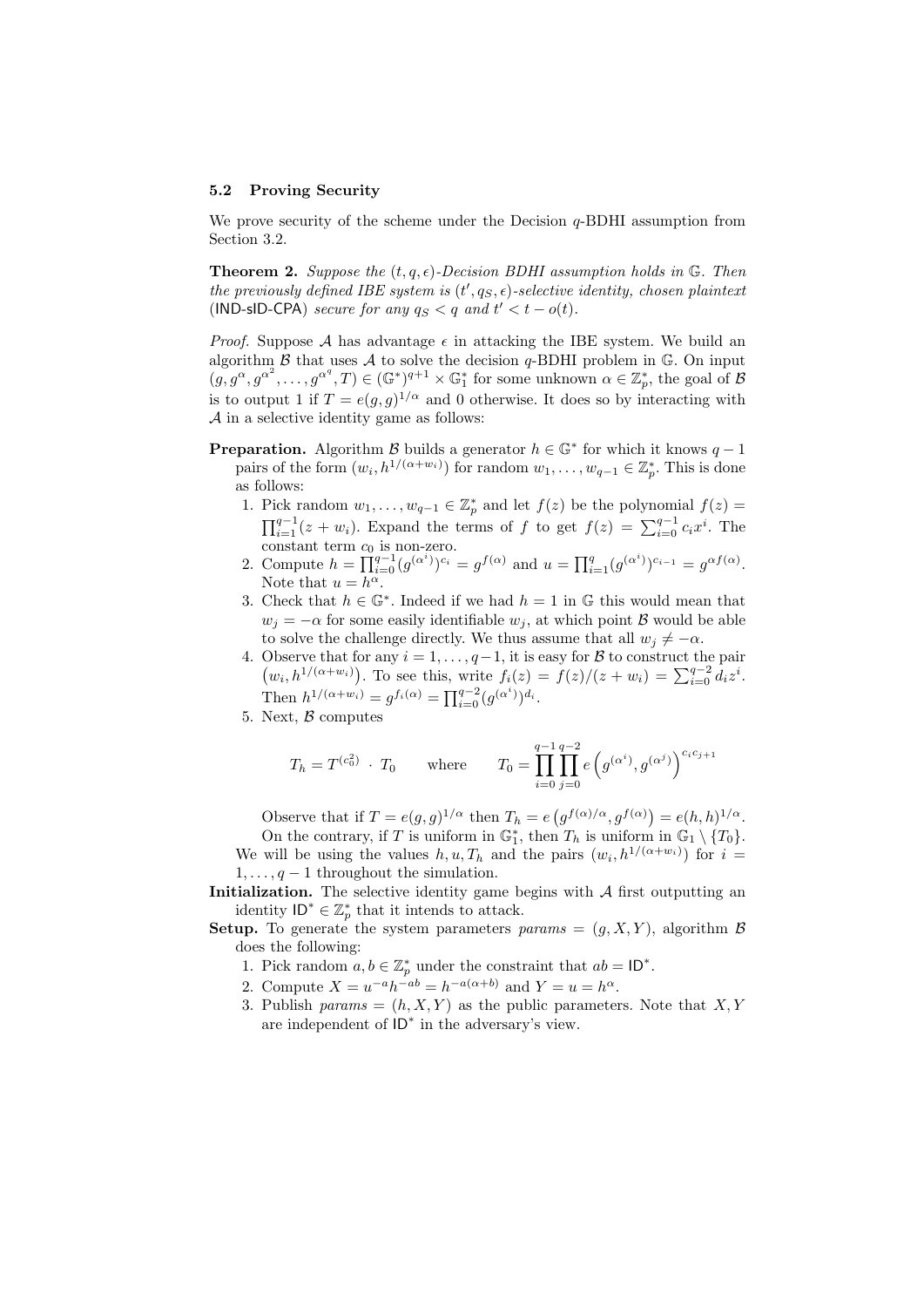- 4. We implicitly define  $x = -a(\alpha + b)$  and  $y = \alpha$  so that  $X = h^x$  and  $Y = h^y$ . Algorithm  $\beta$  does not know the value of x or y, but does know the value of  $x + ay = -ab = -1D^*$ .
- **Phase 1.** A issues up to  $q_S < q$  private key queries. Consider the *i*-th query for the private key corresponding to public key  $\mathsf{ID}_i \neq \mathsf{ID}^*$ . We need to respond with a private key  $(r, h^{1/(10_i+x+ry)})$  for a uniformly distributed  $r \in \mathbb{Z}_p$ . Algorithm  $\beta$  responds to the query as follows:
	- 1. Let  $(w_i, h^{1/(\alpha+w_i)})$  be the *i*-th pair constructed during the preparation step. Define  $h_i = h^{1/(\alpha + w_i)}$ .
	- 2. B first constructs an  $r \in \mathbb{Z}_p$  satisfying  $(r a)(\alpha + w_i) = \mathsf{ID}_i + x + ry$ . Plugging in the values of  $x$  and  $y$  the equation becomes

$$
(r-a)(\alpha+w_i) = \mathsf{ID}_i - a(\alpha+b) + r\alpha
$$

We see that  $\alpha$  cancels from the equation and we get  $r = a + \frac{1D_i - ab}{w_i} \in \mathbb{Z}_p$ . 3. Now,  $(r, h_i^{1/(r-a)})$  is a valid private key for  $ID_i$  for two reasons. First,

$$
h_i^{1/(r-a)} = (h^{1/(\alpha+w_i)})^{1/(r-a)} = h^{1/(r-a)(\alpha+w_i)} = h^{1/(D_i+x+ry)}
$$

as required. Second, r is uniformly distributed among all elements in  $\mathbb{Z}_p$ for which  $ID_i + x + ry \neq 0$  and  $r \neq a$ . This is true since  $w_i$  is uniform in  $\mathbb{Z}_p \setminus \{0, -\alpha\}$  and is currently independent of  $\mathcal{A}$ 's view. Algorithm  $\mathcal{B}$ gives A the private key  $(r, h_i^{1/(r-a)})$ .

We point out that this procedure will fail to produce the private key for ID<sup>∗</sup> since in that case we get  $r - a = 0$ . Hence, B can generate private keys for all public keys except for  $ID^*$ .

**Challenge.** A outputs two messages  $M_0, M_1 \in \mathbb{G}_1$ . Algorithm B picks a random bit  $b \in \{0,1\}$  and a random  $\ell \in \mathbb{Z}_p^*$ . It responds with the ciphertext  $CT =$  $(h^{-a\ell}, h^{\ell}, T_h^{\ell} \cdot M_b)$ . Define  $s = \ell/\alpha$ . On the one hand, if  $T_h = e(h, h)^{1/\alpha}$ we have

$$
\begin{aligned} h^{-a\ell} &= h^{-a\alpha(\ell/\alpha)} = h^{(x+ab)(\ell/\alpha)} = h^{(x+\mathsf{ID}^*)(\ell/\alpha)} = h^{\mathsf{sID}^*} \cdot X^s \\ h^\ell &= Y^{\ell/\alpha} = Y^s \\ T_h^\ell &= e(h,h)^{\ell/\alpha} = e(h,h)^s \end{aligned}
$$

It follows that  $CT$  is a valid encryption of  $M_b$  under  $ID^*$ , with the uniformly distributed randomization value  $s = \ell/\alpha \in \mathbb{Z}_p^*$ . On the other hand, when  $T_h$ is uniform in  $\mathbb{G}_1 \setminus \{T_0\}$ , then, in the adversary's view, CT is independent of the bit b.

**Phase 2.** A issues more private key queries, for a total of at most  $q_S < q$ . Algorithm  $\beta$  responds as before.

**Guess.** Finally, A outputs a guess  $b' \in \{0, 1\}$ . If  $b = b'$  then B outputs 1 meaning  $T = e(g, g)^{1/\alpha}$ . Otherwise, it outputs 0 meaning  $T \neq e(g, g)^{1/\alpha}$ .

We showed that when the input T satisfies  $T = e(g, g)^{1/\alpha}$  then  $T_h = e(h, h)^{1/\alpha}$ in which case A must satisfy  $|Pr[b = b'] - 1/2| > \epsilon$ . On the other hand, when T is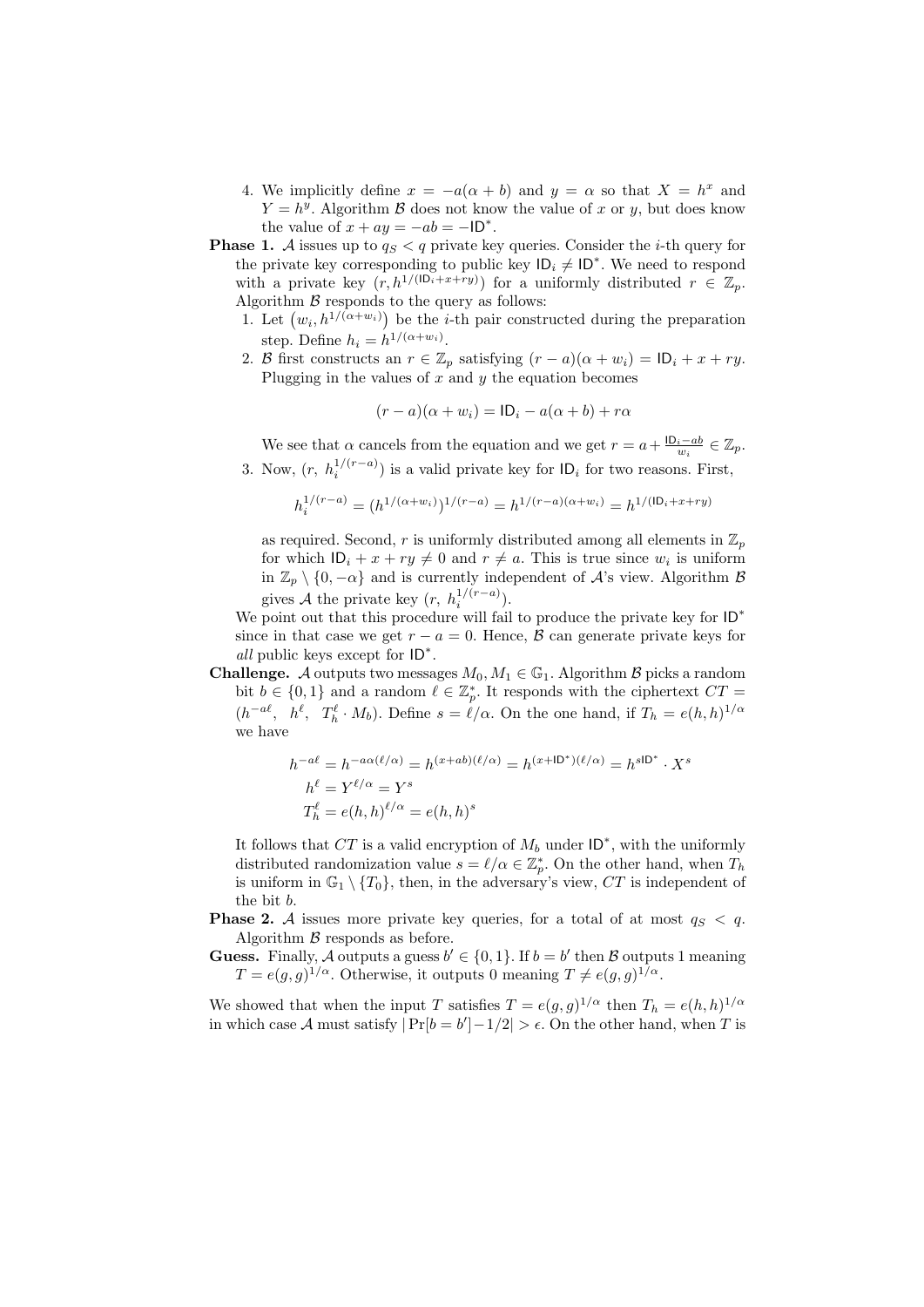uniform and independent in  $\mathbb{G}_1^*$  then  $T_h$  is uniform and independent in  $\mathbb{G}_1 \setminus \{T_0\}$ in which case  $Pr[b = b'] = 1/2$ . Therefore, when x is uniform in  $\mathbb{Z}_p^*$  and P is uniform in  $\mathbb{G}_1^*$  we have that

$$
\left| \Pr \left[ \mathcal{B}(g, g^x, \dots, g^{(x^q)}, e(g, g)^{1/x}) = 0 \right] - \Pr \left[ \mathcal{B}(g, g^x, \dots, g^{(x^q)}, P) = 0 \right] \right|
$$
  

$$
\geq |(\frac{1}{2} \pm \epsilon) - \frac{1}{2}| = \epsilon
$$

as required. This completes the proof of Theorem 2.

$$
\qquad \qquad \Box
$$

#### 5.3 Chosen-Ciphertext Security and Arbitrary Identities

Canetti et al. [CHK03, Section 2.2] describe a general method for converting a selective identity, chosen plaintext secure IBE into a selective identity, chosen ciphertext secure IBE. The method is based on [NY90,Sah99,Lin03]. Since it is generic, it applies to our system as well. In particular, the method can be used to render the IBE system above secure against chosen ciphertext attacks. The result is an IND-sID-CCA secure IBE without random oracles. However, the resulting system is inefficient since it relies on generic non-interactive zeroknowledge (NIZK) constructions.

As before, a standard argument shows that we can extend the IBE above to handle arbitrary identities  $\mathsf{ID} \in \{0,1\}^*$  by first hashing  $\mathsf{ID}$  using a collision resistant hash function  $H: \{0,1\}^* \to \mathbb{Z}_p^*$  prior to key generation and encryption. If the underlying scheme is selective identity, chosen plaintext (resp. ciphertext) secure, then so is the scheme with the additional hash function.

#### 5.4 An Efficient CCA2-Secure Public-Key System

A recent result of Canetti et al. [CHK04] gives a general method for constructing a CCA2 public key system from any selective identity, chosen plaintext IBE. Essentially the same result was used in Section 4 to transform our first HIBE construction into a chosen ciphertext secure HIBE of lesser depth.

When used on the construction of this section, we obtain a new efficient CCA2 public key system. We briefly summarize its characteristics:

- 1. Encryption time: Dominated by three exponentiations in G.
- 2. Decryption time: Dominated by one pairing computation.
- 3. Ciphertext size: Composed of three elements of G plus a public key and signature of a one-time signature scheme.

In terms of performance, this is comparable to, though not quite as efficient as, the Cramer-Shoup [CS98] CCA2-secure public key system which is proven secure in the standard model.

The ciphertext size can be further reduced by using the short signature scheme recently proposed by Boneh and Boyen [BB04] instead of the one-time signatures suggested by Canetti et al. [CHK04]. The Boneh-Boyen signature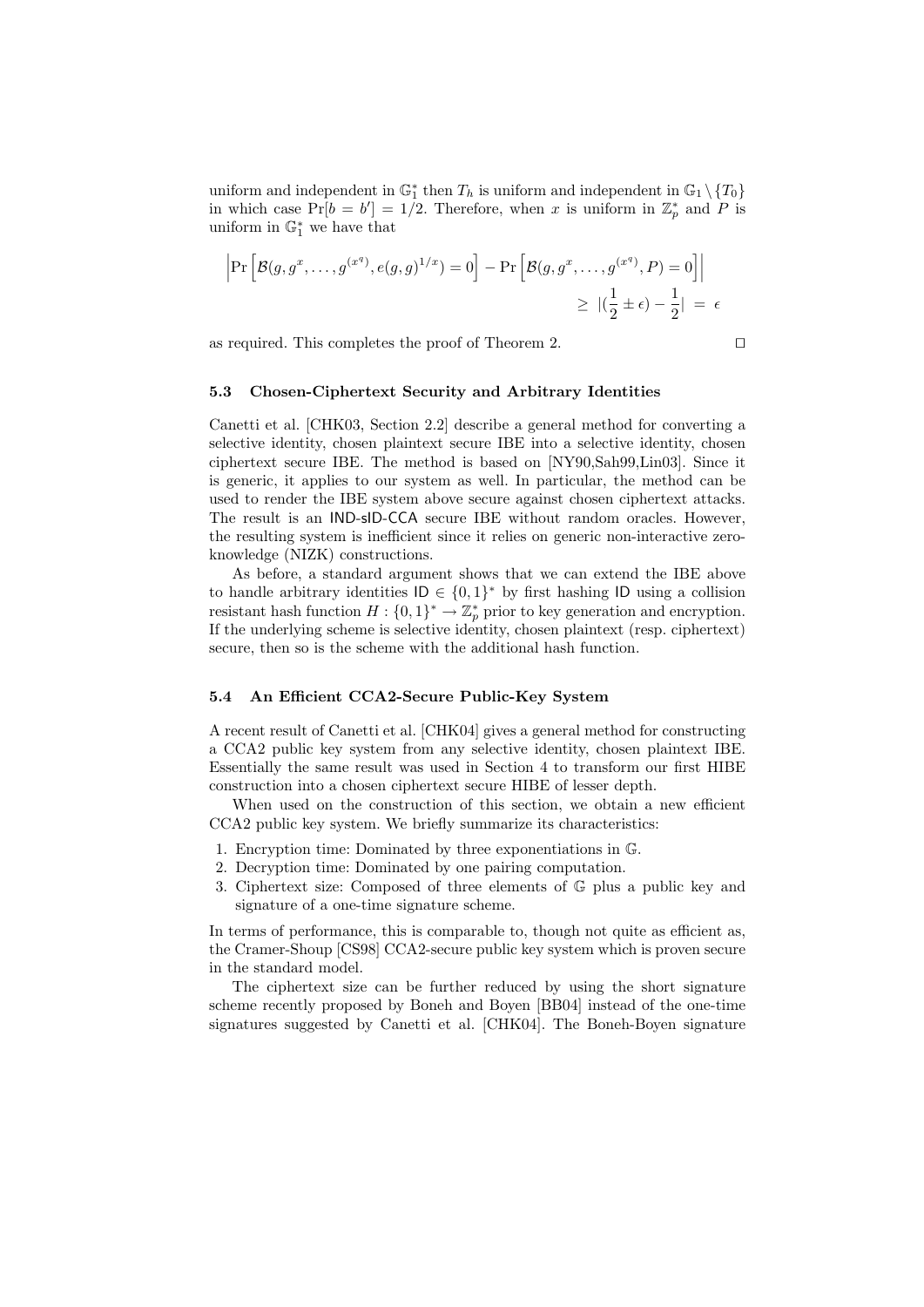scheme is existentially unforgeable in the strong sense (sUF-CMA) without random oracle, and thus satisfies the requirements of the CCA2 construction. Here, strong existential unforgeability means that it is infeasible for an adversary to forge a new signature even on messages for which one or more valid signatures are already known.

# 6 DHI and Generalized Diffie-Hellman

In Section 3.2 we defined the  $q$ -BDHI problem in a bilinear group. A closely related problem is the  $q$ -Diffie-Hellman Inversion  $(q$ -DHI) problem: given a tuple  $(g, g^x, g^{(x^2)}, \ldots, g^{(x^q)}) \in \mathbb{G}^{q+1}$  as input, output  $g^{1/x} \in \mathbb{G}$ . Here,  $\mathbb G$  need not be a bilinear group. Loosely speaking, the q-DHI assumption states that the q-DHI problem is intractable in G. This assumption was previously used in [MSK02] where it was called weak Diffie-Hellman.

Many cryptographic constructions rely on the Generalized Diffie-Hellman assumption (GenDH) for security [MSW96,NR97,BBR99,Lys02,BS03]. In this section we show that the q-DHI assumption implies the  $(q + 1)$ -Generalized Diffie-Hellman assumption. Thus, constructions that rely on Generalized Diffie-Hellman could instead rely on  $q$ -DHI which appears to be a more natural complexity assumption, and is easier to state since the problem description does not require an oracle.

We first review the GenDH assumption. The assumption says that given  $g^{a_1}, \ldots, g^{a_q}$  in G and given all the subset products  $g^{\prod_{i \in S} a_i} \in \mathbb{G}$  for any strict subset  $S \subset \{1,\ldots,q\}$ , it is hard to compute  $g^{a_1 \cdots a_q} \in \mathbb{G}$ . Since the number of subset products is exponential in  $q$ , access to all these subset products is provided through an oracle. For a vector  $\boldsymbol{a} = (a_1, \ldots, a_q) \in \mathbb{Z}_p^q$ , define  $\mathcal{O}_{g,\boldsymbol{a}}$  to be an oracle that for any strict subset  $S \subset \{1, \ldots, q\}$  responds with

$$
\mathcal{O}_{g,\boldsymbol{a}}(S) = g^{\prod_{i \in S} a_i} \in \mathbb{G}.
$$

Define the advantage of algorithm  $A$  in solving the generalized Diffie-Hellman problem to be the probability that A is able to compute  $g^{a_1 \cdots a_q}$  given access to the oracle  $\mathcal{O}_{g,\boldsymbol{a}}(S)$ . In other words,

$$
Adv_{\mathcal{A},q} = \Pr[\mathcal{A}^{\mathcal{O}_{g,a}} = g^{a_1 \cdots a_q} \ : \ \ \boldsymbol{a} = (a_1, \ldots, a_q) \leftarrow \mathbb{Z}_p^q]
$$

Note that the oracle only answers queries for strict subsets of  $\{1, \ldots, q\}$ .

**Definition 5.** We say that G satisfies the  $(t, q, \epsilon)$ -Generalized Diffie-Hellman assumption if for all t-time algorithms A we have  $Adv_{A,q} < \epsilon$ .

**Theorem 3.** Suppose the  $(t, q - 1, \epsilon)$ -DHI assumption holds in G. Then the  $(t, q, \epsilon)$ -GenDH assumption also holds in G.

*Proof.* Suppose A is an algorithm that has advantage  $\epsilon$  in solving the q-GenDH problem. We construct an algorithm  $\beta$  that solves  $(q - 1)$ -DHI with the same advantage  $\epsilon$ . Algorithm  $\mathcal B$  is given  $g, g^x, g^{(x^2)}, \ldots, g^{(x^{q-1})} \in \mathbb G$  and its goal is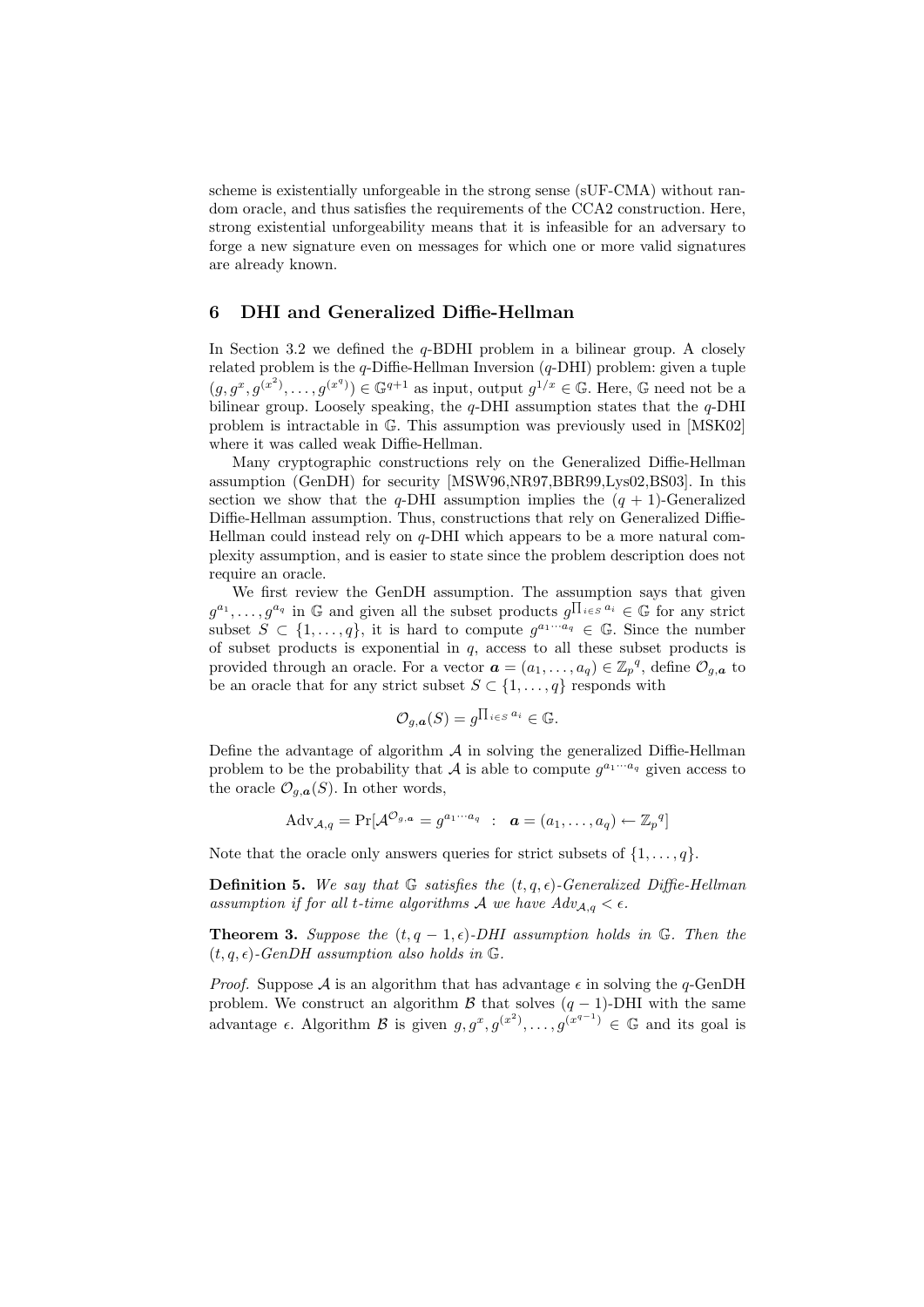to compute  $g^{1/x} \in \mathbb{G}$ . Let  $h = g^{(x^{q-1})}$  and  $y = x^{-1} \in \mathbb{Z}_p$ . Then the input to B can be re-written as  $h, h^y, h^{(y^2)}, \ldots, h^{(y^{q-1})} \in \mathbb{G}$  and B's goal is to output  $h^{(y^q)} = g^{1/x}.$ 

Algorithm B first picks q random values  $c_1, \ldots, c_q \in \mathbb{Z}_p$ . It then runs algorithm A and simulates the oracle  $\mathcal{O}_{h,a}$  for A. The vector a that B will use is  $a = (y + c_1, \ldots, y + c_q)$ . Note that B does not know a explicitly since B does not have y. When A issues a query for  $\mathcal{O}_{h,\mathbf{a}}(S)$  for some strict subset  $S \subset \{1,\ldots,q\}$ algorithm  $\beta$  responds as follows:

- 1. Define the polynomial  $f(z) = \prod_{i \in S} (z + c_i)$  and expand the terms to obtain Define the polynomial  $f(z) = \prod_{i \in S} f(z) = \sum_{i=0}^{|S|} b_i z^i$ .
- 2. Compute  $t = \prod_{i=0}^{|S|} (h^{(y^i)})^{b_i} = h^{f(y)}$ . Since  $|S| < q$  all the values  $h^{(y^i)}$  in the product are known to B.
- 3. By construction we know that  $t = h^{\prod_{i \in S}(y+c_i)}$ . Algorithm B responds by setting  $\mathcal{O}_{h,\mathbf{a}}(S) = t$ .

The responses to all of the adversary's oracle queries are consistent with the hidden vector  $\mathbf{a} = (y + c_1, \ldots, y + c_q)$ . Therefore, eventually, A will output  $T = h^{\prod_{i=1}^{q}(y+c_i)}$ . Define the polynomial  $f(z) = \prod_{i=1}^{q}(z+c_i)$  and expand the terms to get  $f(z) = z^q + \sum_{i=0}^{q-1} b_i z^i$ . To conclude,  $\beta$  outputs

$$
T / \prod_{i=0}^{q-1} (h^{(y^i)})^{b_i} = h^{(y^q)}
$$

which is the required value.  $\Box$ 

The same property as in Theorem 3 also holds for the decision version of the DHI and GenDH problems. The  $q$ -DHI assumption is easier to state than the q-GenDH assumption since there is no need for an oracle. When appropriate, constructions that depend on GenDH for security could instead use the DHI assumption.

# 7 Conclusions

We constructed two IBE systems that are secure against selective identity attacks in the standard model, i.e., without using random oracles. The first construction is based on the now classic BDH assumption. It extends readily to give a selective identity HIBE without random oracles, that can efficiently be made chosen ciphertext secure using a technique of [CHK04]. The second construction is based on the Bilinear Diffie-Hellman Inversion assumption. The same technique of [CHK04] converts both our constructions into efficient CCA2-secure public key systems without random oracles that are almost as efficient as the Cramer-Shoup public key system.

Currently, the problem of constructing a fully secure IBE (against adaptive identity attacks) without resorting to random oracles is still open. We hope to see this question resolved soon.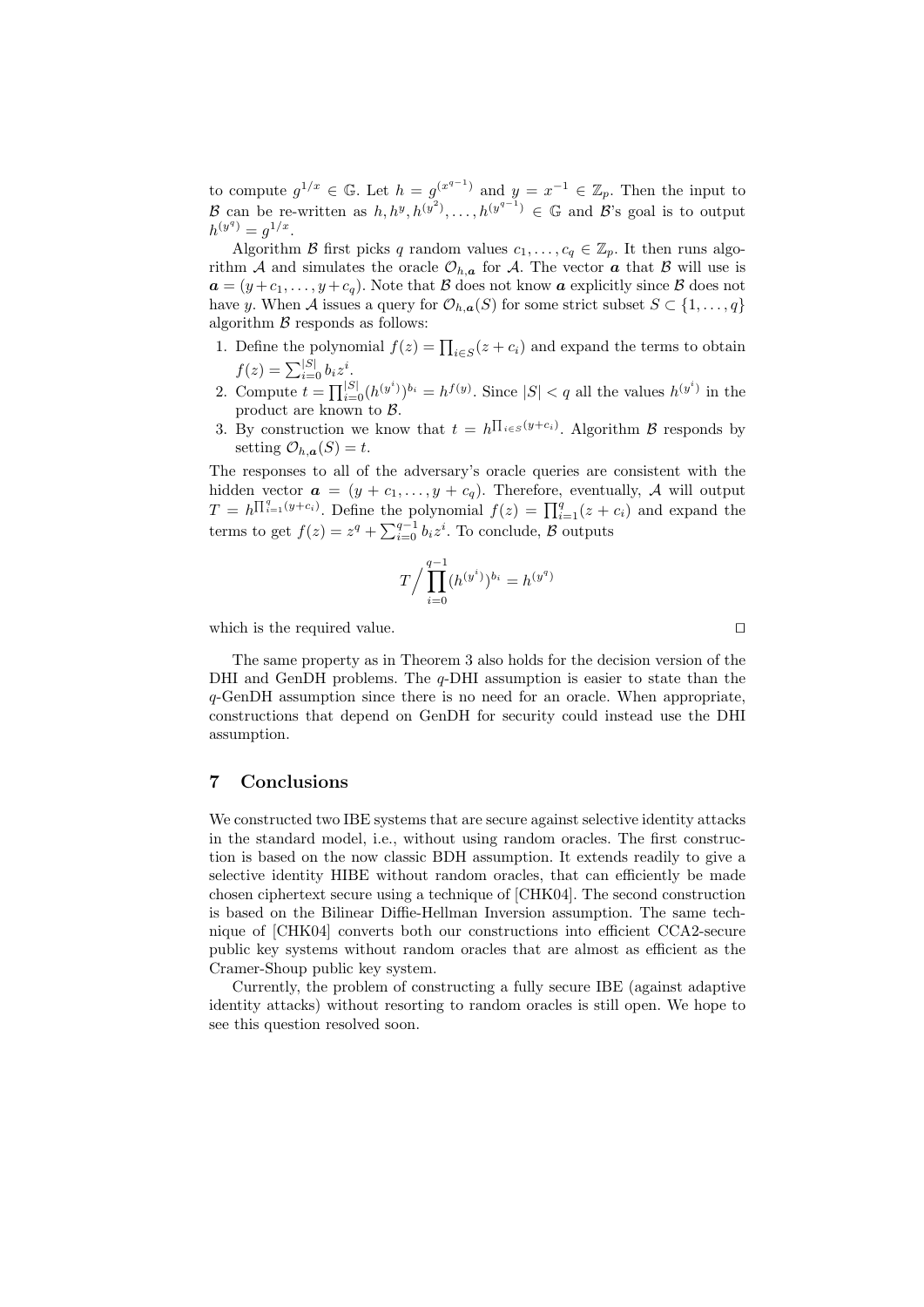# References

- [BB04] Dan Boneh and Xavier Boyen. Short signatures without random oracles. In Christian Cachin and Jan Camenisch, editors, Proceedings of Eurocrypt 2004, LNCS. Springer-Verlag, 2004.
- [BBR99] Eli Biham, Dan Boneh, and Omer Reingold. Breaking generalized Diffie-Hellman modulo a composite is no easier than factoring. IPL, 70:83–87, 1999.
- [BF01] Dan Boneh and Matt Franklin. Identity-based encryption from the Weil pairing. In Joe Kilian, editor, Proceedings of Crypto 2001, volume 2139 of LNCS, pages 213–29. Springer-Verlag, 2001.
- [BF03] Dan Boneh and Matt Franklin. Identity-based encryption from the Weil pairing. SIAM J. of Computing, 32(3):586–615, 2003.
- [BR93] Mihir Bellare and Phil Rogaway. Random oracle are practical: A paradigm for designing efficient protocols. In Proceedings of the First ACM Conference on Computer and Communications Security, pages 62–73, 1993.
- [BS03] Dan Boneh and Alice Silverberg. Applications of multilinear forms to cryptography. Contemporary Mathematics, 324:71–90, 2003.
- [CHK03] Ran Canetti, Shai Halevi, and Jonathan Katz. A forward-secure public-key encryption scheme. In *Proceedings of Eurocrypt 2003*, volume 2656 of *LNCS*. Springer-Verlag, 2003.
- [CHK04] Ran Canetti, Shai Halevi, and Jonathan Katz. Chosen-ciphertext security from identity-based encryption. In Proceedings of Eurocrypt 2004, LNCS, 2004. http://eprint.iacr.org/2003/182/.
- [Coc01] Clifford Cocks. An identity based encryption scheme based on quadratic residues. In Proceedings of the 8th IMA International Conference on Cryptography and Coding, pages 26–8, 2001.
- [CS98] Ronald Cramer and Victor Shoup. A practical public key cryptosystem provably secure against adaptive chosen ciphertext attacks. In Hugo Krawczyk, editor, Proceedings of Crypto 1998, volume 1462 of LNCS, pages 13–25. Springer-Verlag, 1998.
- [GS02] Craig Gentry and Alice Silverberg. Hierarchical ID-based cryptography. In Proceedings of Asiacrypt 2002, 2002.
- [HL02] J. Horwitz and B. Lynn. Towards hierarchical identity-based encryption. In Proceedings of Eurocrypt 2002, pages 466–481, 2002.
- [Jou00] Antoine Joux. A one round protocol for tripartite Diffie-Hellman. In Wieb Bosma, editor, Proceedings of ANTS IV, volume 1838 of LNCS, pages 385–94. Springer-Verlag, 2000.
- [Lin03] Yehuda Lindell. A simpler construction of CCA2-secure public-key encryption under general assumptions. In Proceeings of Eurocrypt '03, volume 2656 of LNCS, pages 241–254, 2003.
- [Lys02] Anna Lysyanskaya. Unique signatures and verifiable random functions from the DH-DDH separation. In Proceedings of Crypto 2002, LNCS. Springer-Verlag, 2002.
- [MSK02] Shigeo Mitsunari, Ryuichi Sakai, and Masao Kasahara. A new traitor tracing. IEICE Trans. Fundamentals, E85-A(2):481–484, 2002.
- [MSW96] G. Tsudik M. Steiner and M. Waidner. Diffie-Hellman key distribution extended to groups. In Proceedings 1996 ACM Conference on Computer and Communications Security, 1996.